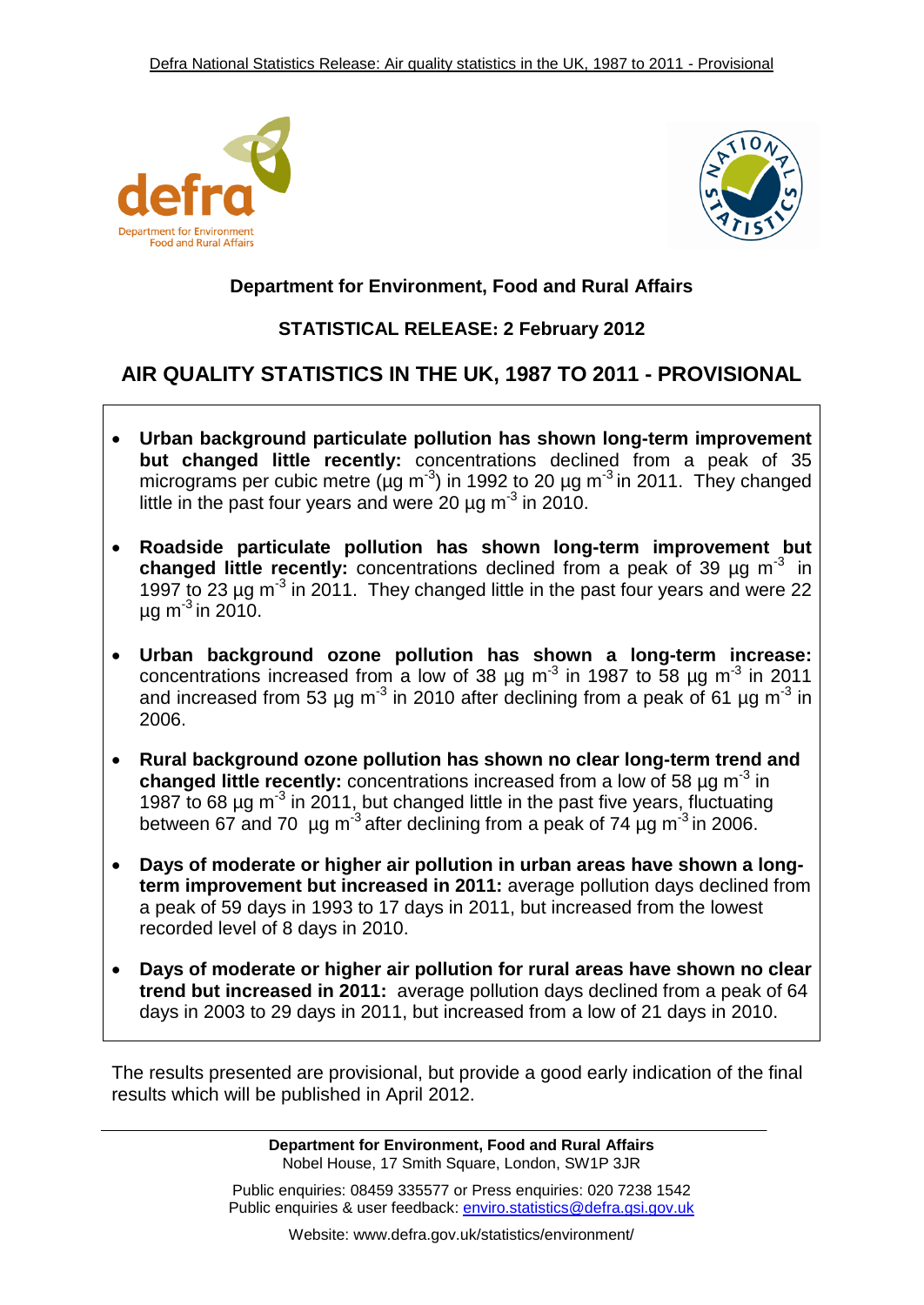#### **Why measure air quality?**

There have been significant reductions in recent decades of emissions of air pollutants from power stations, transport, household heating, agriculture and industrial processes.

Estimates of the amount of pollutants emitted into the air are made in the [National](http://www.naei.org.uk/)  [Atmospheric Emissions Inventory](http://www.naei.org.uk/) by making highly detailed assumptions on the amount of each air pollutant generated from different fuel use and activities in the UK. These estimates are published in a separate Defra National Statistics Release: Emissions of air pollutants in the UK<sup>i</sup>.

However, the relationship between emissions and air quality are complex and are strongly affected by weather, and in addition UK air quality can be affected by pollutants blown across from mainland Europe. Day-to-day changes in weather have a great influence on air quality. Levels of pollutants that are relatively high on a still day when dispersion is limited can be much lower the next day or even the next hour if a wind starts to blow.

In order to monitor our air quality and help assess the risks to people's health and to the environment, the concentrations of key pollutants are measured via a national network of monitoring sites, the Automatic Urban and Rural Network (AURN), which continuously captures ambient air quality levels for selected pollutants throughout the UK. Using this information air pollution warnings may be issued. [The UK-AIR](http://uk-air.defra.gov.uk/)  [website](http://uk-air.defra.gov.uk/) provides further information and provides the most up-to-date data for all pollutants measured by Defra.

In the UK, actions taken on air quality are driven by the objectives set out in the 2007 Air Quality Strategy and are informed by the statistics derived from air quality monitoring. See [Defra's air quality website](http://www.defra.gov.uk/environment/quality/air/air-quality/) for more information on this and air quality policies.

There is also substantial [EU legislation](http://www.eea.europa.eu/themes/air/policy-context) (such as the Directive on Ambient Air Quality and Cleaner Air for Europe) in place to reduce pollution and to set limit and target values for air quality.

#### **Understanding air quality statistics**

-

The statistics presented here summarise the results from the AURN monitoring. Only sites that meet data capture criteria are included in the calculation of the statistics, and the figures presented are UK average concentrations across these sites.

<sup>&</sup>lt;sup>i</sup> See statistical release: **Emissions of air pollutants in the UK, 1970-2010** 

**Department for Environment, Food and Rural Affairs** Nobel House, 17 Smith Square, London, SW1P 3JR

Public enquiries: 08459 335577 or Press enquiries: 020 7238 1542 Public enquiries & user feedback: enviro.statistics@defra.gsi.gov.uk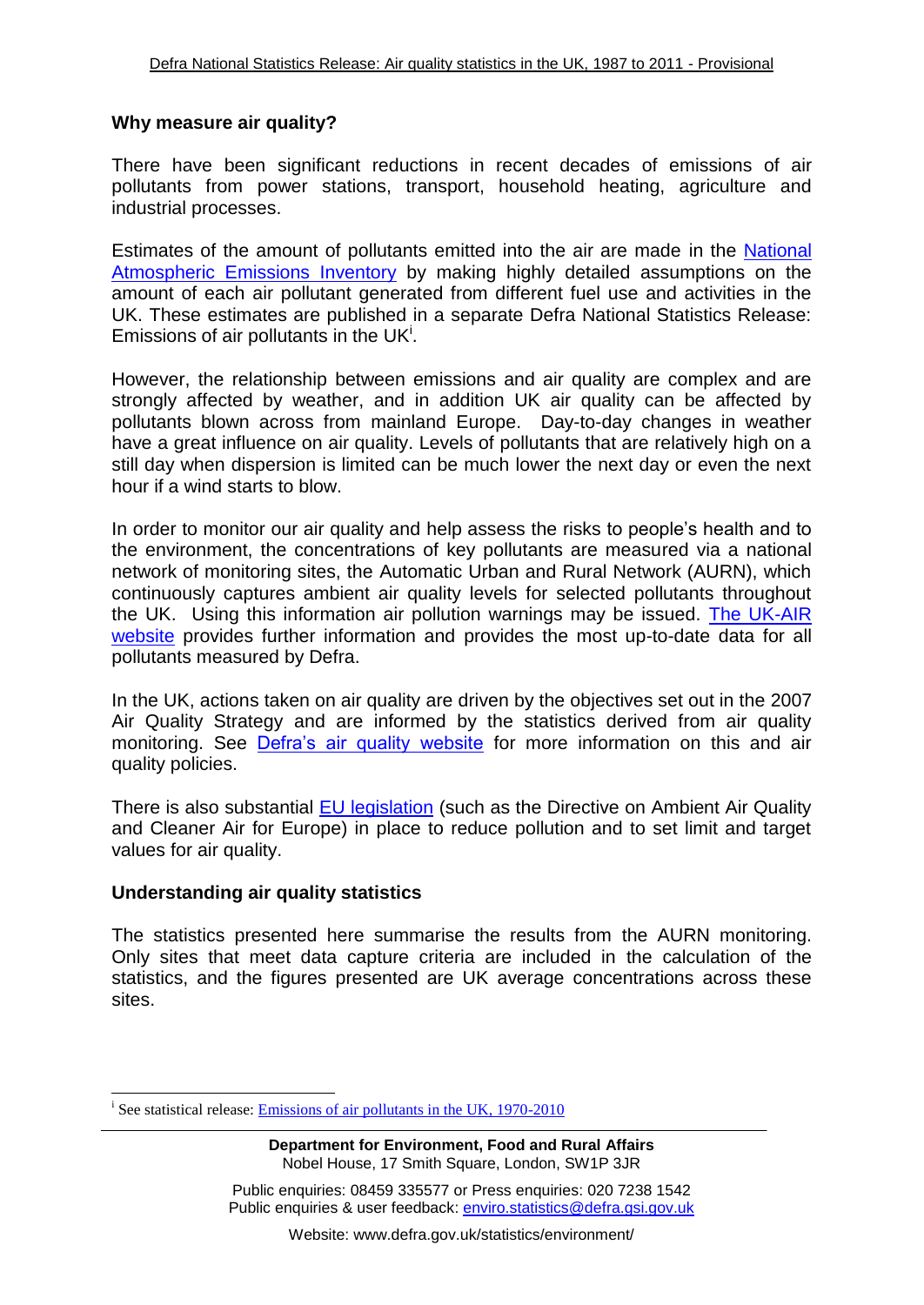The statistical release covers **annual average concentrations** in the UK of:

- particulates  $(PM_{10})$ ; and
- $\bullet$  ozone  $(O_3)$

which are the two pollutants thought to have the greatest health impacts.

In general, the smaller and lighter a particle is, the longer it will stay in the air. Larger particles (greater than 10 micrometers (μm) in diameter) tend to settle to the ground by gravity in a matter of hours. The  $PM_{10}$  (particles measuring 10um or less) standard was designed to identify those particles likely to be inhaled by humans, and  $PM_{10}$  has become the generally accepted measure of particulate material in the atmosphere in the UK and in Europe. Chronic exposure to particulates contribute to the risk of developing cardiovascular and respiratory diseases, and there is increasing evidence suggesting that long-term exposure to even low levels of particulates may have a significant effects on health. The annual average concentrations for particulates are considered a useful measure of overall exposure to particulates at all concentrations.

The gas ozone  $(O_3)$  is not emitted directly, but is created in the air through chemical reactions between other precursor pollutants when in sunlight, with more being created on hot, still, sunny days. It can affect people's health and can damage wild plants, crops, forests and some materials. The impact of long term exposure to this gas is currently unclear, but if there is no lower limit on the levels which have a health impact then the average concentrations may give a reasonable indication of the level of exposure.

The statistical release also covers **the number of days when air pollution was 'moderate or higher'** for any one of five pollutants listed below**.** At the moderate level, the effects of pollution may start to be noticeable to people with respiratory and other health problems, with greater risks to health at higher levels. The determination of the levels being moderate or higher pollution is according to the [Air Pollution](http://www.airquality.co.uk/archive/standards.php#band)  [Information Service bandings](http://www.airquality.co.uk/archive/standards.php#band) used in air pollution forecasting. The bandings have been updated for monitoring from the 1<sup>st</sup> January 2012 and the new bandings will be reflected in the air quality statistics for 2012. The statistics for 2011 are based on the bandings in place up to the 31 $\mathrm{^{st}}$  December 2011 which are shown in Table 4 at the end of the statistical release.

The five pollutants used in the assessment of air pollution levels are:

- carbon monoxide (CO)
- $\bullet$  nitrogen dioxide (NO<sub>2</sub>)
- $\bullet$  ozone  $(O_3)$
- particulates (PM<sub>10</sub>)
- $\bullet$  sulphur dioxide (SO<sub>2</sub>)

**Department for Environment, Food and Rural Affairs** Nobel House, 17 Smith Square, London, SW1P 3JR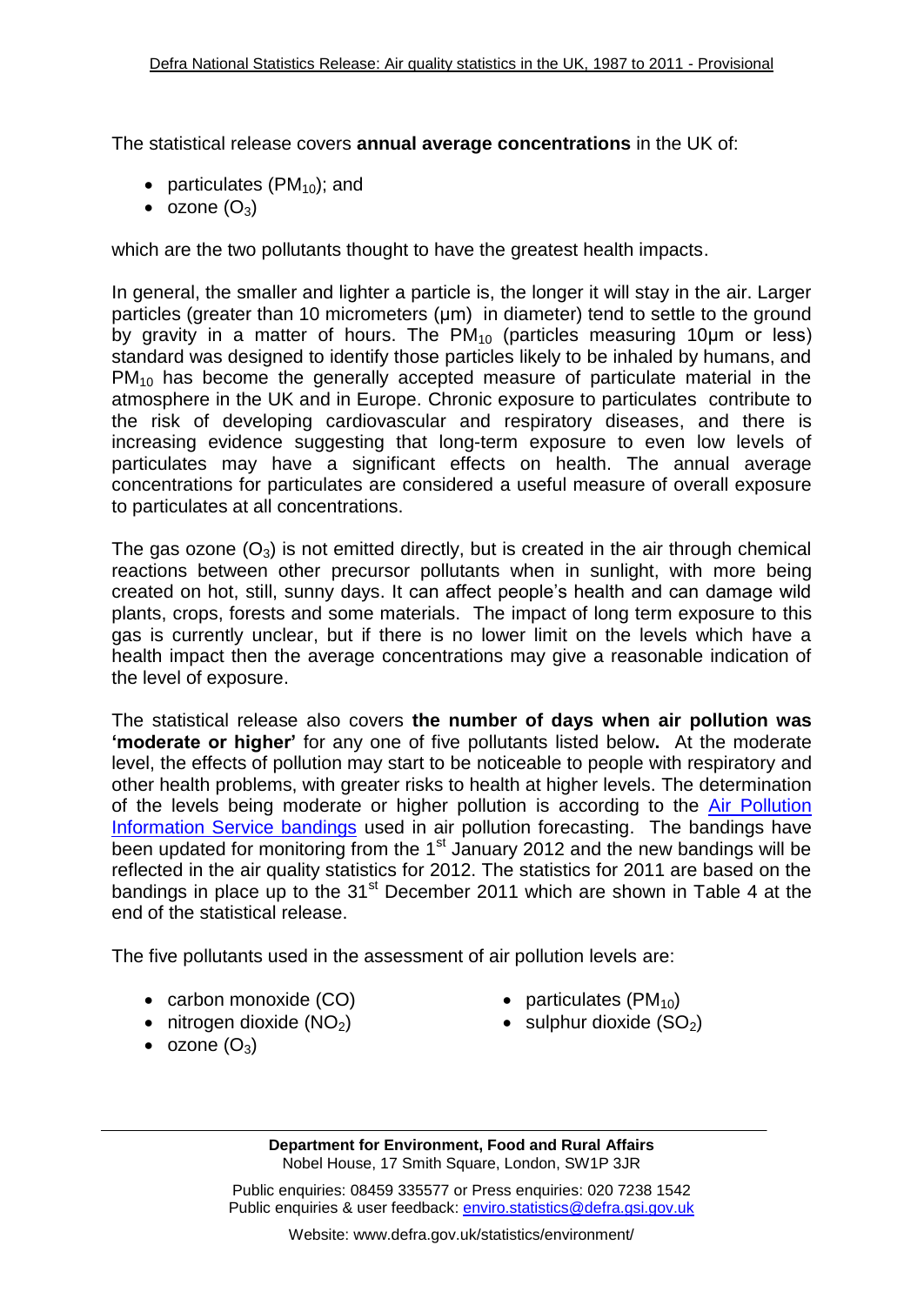These can directly have [adverse effects on human health,](http://www.airquality.co.uk/what_are_the_effects.php) can react to form ozone or secondary particulate matter and or can cause harm to the environment through the creation of - in the case of  $SO_2$  - acidic compounds (which can cause harm to vegetation and buildings, including as acid-rain); and  $-$  in the case of NO<sub>2</sub> eutrophying compounds (which can affect the nutrient levels and diversity of species in sensitive environments).

## **Particulate (PM10) and Ozone concentrations**

## **Figure 1: Annual levels of PM<sup>10</sup> and Ozone in the UK, 1987 to 2011 (provisional)**



#### Notes:

The ozone index shows the annual mean of the daily maximum 8 hour running mean. The  $PM_{10}$  index shows the annual average.

- **Urban background particulate pollution has shown long-term improvement but changed little recently:** concentrations declined from a peak of 35 micrograms per cubic metre ( $\mu$ g m<sup>-3</sup>) in 1992 to 20  $\mu$ g m<sup>-3</sup> in 2011. They changed little in the past four years and were 20  $\mu$ g m<sup>-3</sup> in 2010.
- **Roadside particulate pollution has shown long-term improvement but changed little recently:** concentrations declined from a peak of 39 µg m-3 in 1997 to 23  $\mu$ g m<sup>-3</sup> in 2011. They changed little in the past four years and were 22  $\mu$ gm $^{-3}$  in 2010.

**Department for Environment, Food and Rural Affairs** Nobel House, 17 Smith Square, London, SW1P 3JR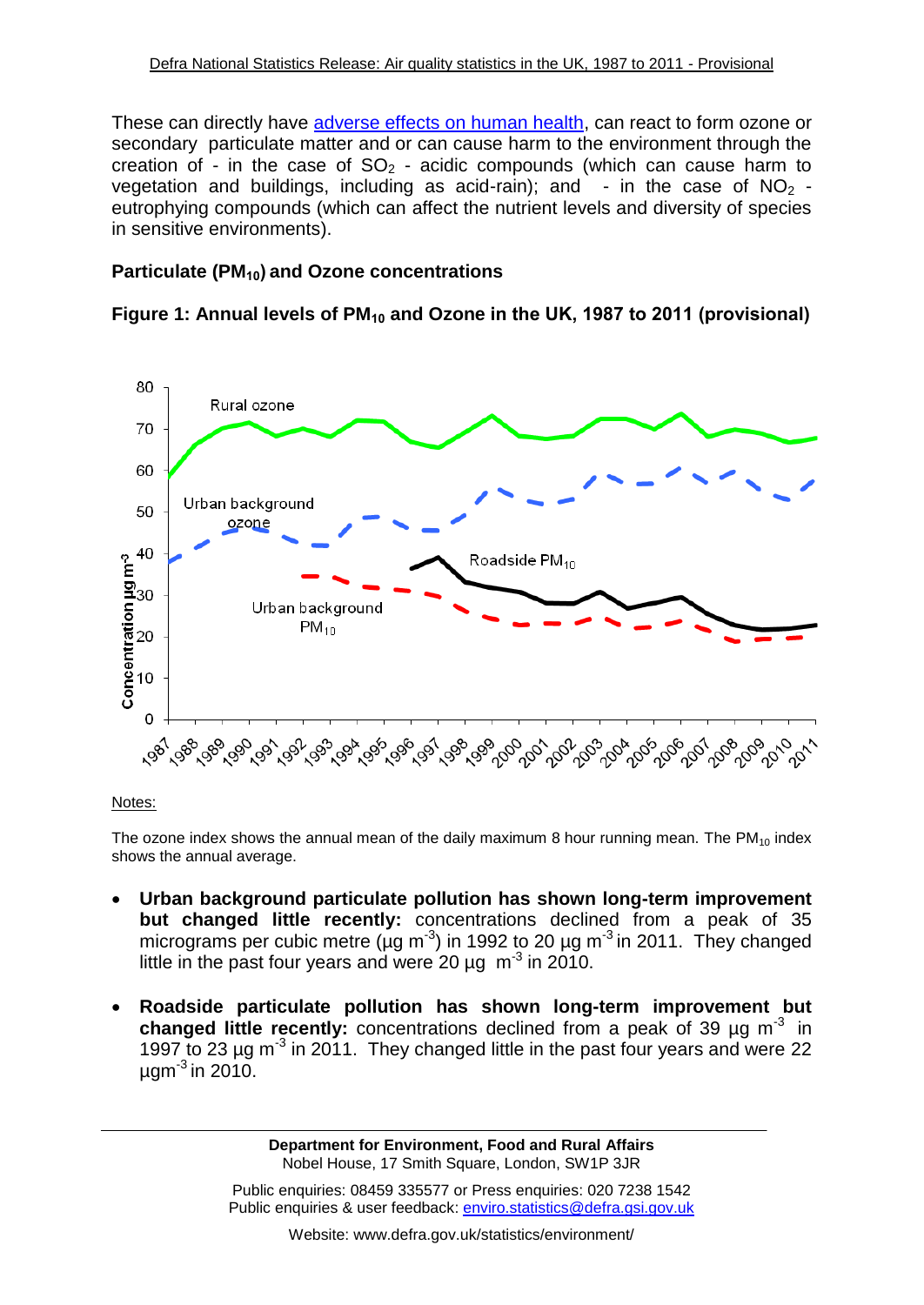- **Urban background ozone pollution has shown a long-term increase:**  concentrations increased from a low of 38  $\mu$ g m<sup>-3</sup> in 1987 to 58  $\mu$ g m<sup>-3</sup> in 2011 and increased from 53 µg m<sup>-3</sup> in 2010 after declining from a peak of 61 µg m<sup>-3</sup> in 2006.
- **Rural background ozone pollution has shown no clear long-term trend and** changed little recently: concentrations increased from a low of 58 µg m<sup>-3</sup> in 1987 to 68  $\mu$ g m<sup>-3</sup> in 2011, but changed little in the past five years, fluctuating between 67 and 70  $\mu$ g m<sup>-3</sup> after declining from a peak of 74  $\mu$ g m<sup>-3</sup> in 2006.

#### *A table of the data are presented in Table 1 at the end of this statistical release*

Emissions of PM<sub>10</sub> steadily declined until around a decade ago<sup>ii</sup>, since when they have remained largely unchanged, which is reflected in the measured urban background concentrations. The steady decline was attributable to a move away from coal to gas in both electricity generation and domestic and commercial combustion; and also the introduction of emission standards for road vehicles.

Both particulate and ozone concentrations are strongly influenced by weather, which contributes to the high variability over time and peaks such as in the hot summers of 2003 and 2006. This means that long time series are required to distinguish between weather effects and the effect of changes in pollutant emissions.

Emissions of the pollutants that are the main precursors to ozone forming (including nitrogen oxides  $(NO_x)$  and volatile organic compounds  $(VOCs)$ ) have reduced substantially<sup>iii</sup>, but this is not reflected in the long-term trend in ozone concentrations. This may be partly explained by a proportion of the ozone experienced in the UK originating from releases of precursor pollutants that are blown over from mainland Europe.

However, a similar lack of an apparent link between emissions and measured concentrations of ozone in the air is observed Europe wide. The European Environment Agency present [further analysis of European air quality.](http://www.eea.europa.eu/themes/air)

**Department for Environment, Food and Rural Affairs** Nobel House, 17 Smith Square, London, SW1P 3JR

<sup>1</sup> ii iii See Statistical release: [Emissions of air pollutants in the UK, 1970-2010](http://www.defra.gov.uk/statistics/environment/air-quality/air-pollutant-emissions-in-the-uk-1970-2010/)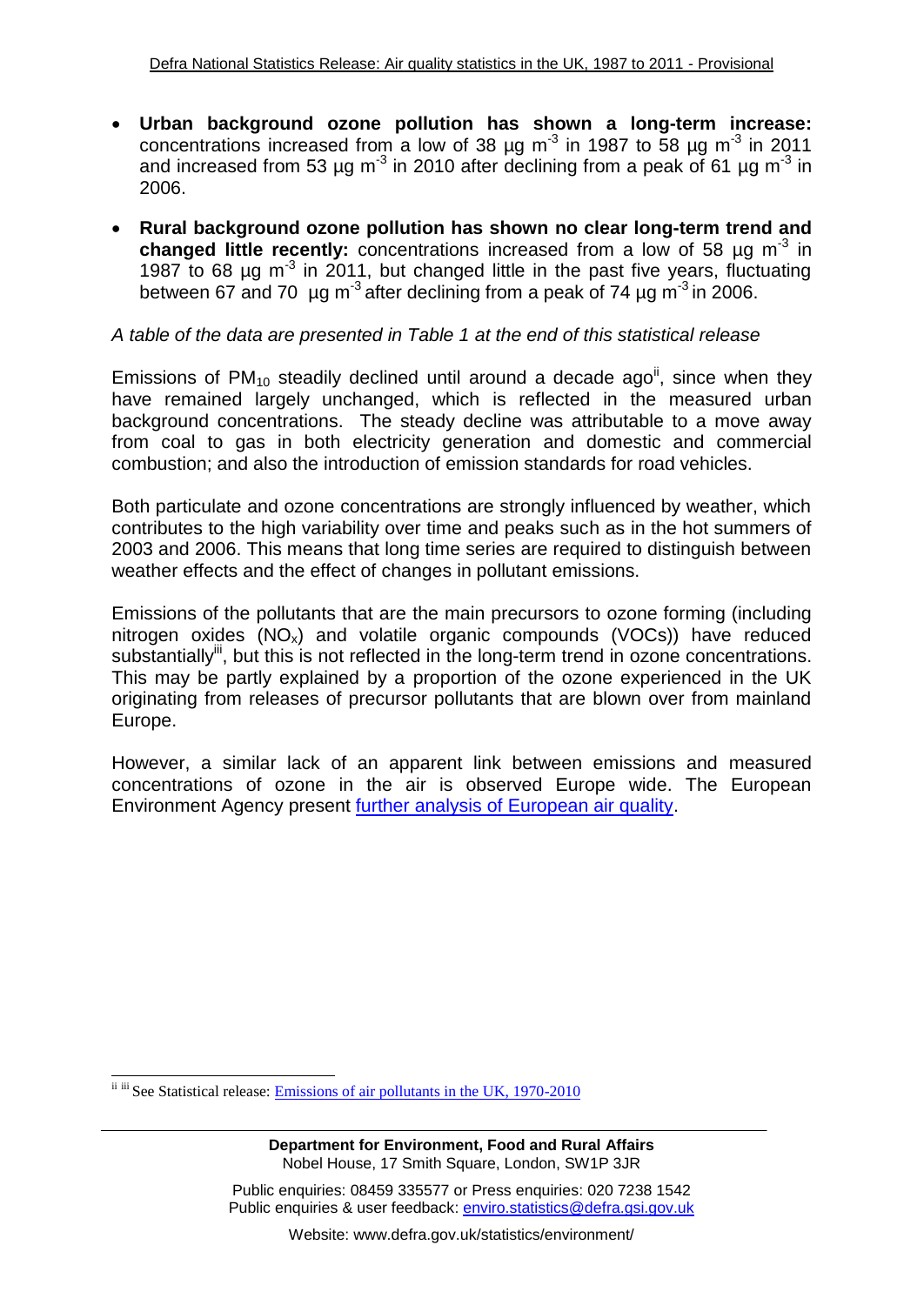#### **Days with moderate or higher air pollution**





- **Days of moderate or higher air pollution in urban areas have shown a longterm improvement but increased in 2011:** average days declined from a peak of 59 days in 1993 to 17 days in 2011, but increased from the lowest recorded level of 8 days in 2010.
- **Days of moderate or higher air pollution for rural areas have shown no clear trend but increased in 2011:** average days declined from a peak of 64 days in 2003 to 29 days in 2011, but increased from a low of 21 days in 2010.

*A table of the data are presented in Table 2 at the end of this statistical release*

The urban results are most strongly driven by ozone and  $PM<sub>10</sub>$ , and the rural results by ozone. Both these pollutants are influenced by weather, which contributes to the variability over time.

> **Department for Environment, Food and Rural Affairs** Nobel House, 17 Smith Square, London, SW1P 3JR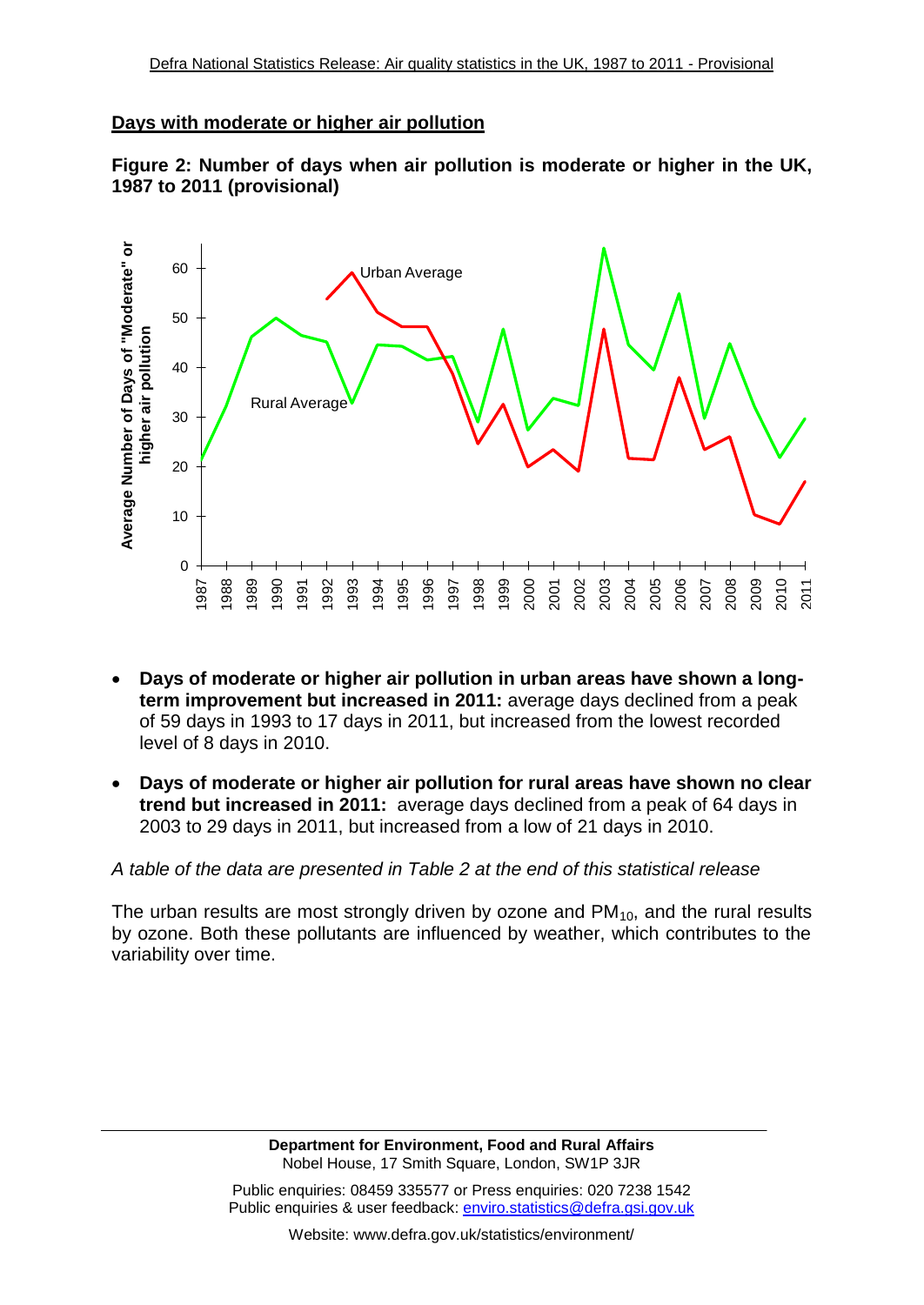



Note: for the purposes of this chart, where a day is caused by more than one pollutant, it is counted for each pollutant i.e. there is double counting.

#### *A table of the data are presented in Table 3 at the end of this statistical release*

At urban sites in 2011, two of the five pollutants, ozone and particulates, caused approximately 90 per cent of the moderate or higher pollution days, either separately or in combination with each other.

Between 1992 and 2011, the average number of days of pollution at urban sites caused by particulates, solely or in combination with other pollutants, fell from an average per site of 39 days to 9 days per year.

Since 1999, ozone has caused more days of moderate or higher pollution in urban areas than particulates, as pollution by particulates has declined. However, the number of days caused by ozone pollution has no clear long-term trend. Weather conditions contribute to variability over time, with more ozone produced on hot, sunny days, as was the case during 2003 and 2006. However, low summer ozone pollution was also seen **Europe-wide in 2009**, despite the average temperature being similar to the hot summer in Europe in 2003. This could indicate that reductions in emissions of ozone precursors have contributed to the lower pollution days caused by ozone levels in recent years.

> **Department for Environment, Food and Rural Affairs** Nobel House, 17 Smith Square, London, SW1P 3JR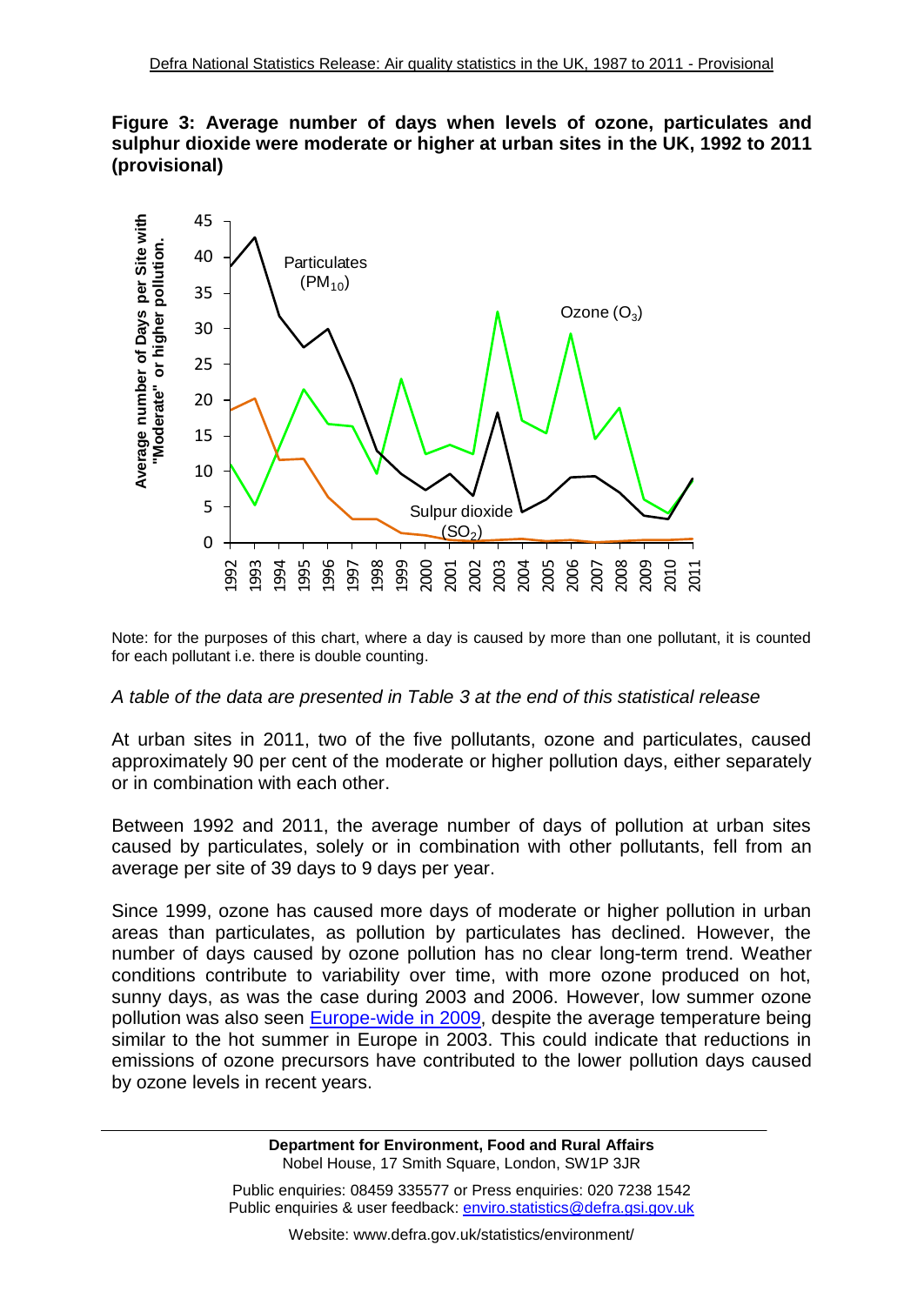From 2001, sulphur dioxide has hardly caused any pollution days on average, either solely or in combination with other pollutants. This reflects the large reductions in emissions from the early 1990s. Carbon monoxide has not contributed to the number of pollution days since 1993. Nitrogen dioxide has impacted very rarely, at a maximum of 1 day per year.

For rural areas, ozone is the cause of the majority of pollution days, so a breakdown by pollutant is not presented for rural sites.

## **A National Statistics publication**

**National Statistics are produced to high professional standards set out in the Code of Practice for Official Statistics. They undergo regular quality assurance reviews to ensure they meet customer needs.**

#### **Responsible Defra statistician: Stephen Hall**

#### **Main notes**

1

- 1. The banding system used for determine moderate or higher air pollution is that of the [Air Pollution Information Service.](http://www.airquality.co.uk/archive/standards.php#band) The UK air quality bandings were updated from  $1<sup>st</sup>$  January 2012. The data presented here are based on the previous bandings in place up to 31<sup>st</sup> December 2011<sup>iv</sup>.
- 2. More detailed data, site metadata and information are published on the [UK-AIR](http://www.airquality.co.uk/archive/index.php) [website](http://www.airquality.co.uk/archive/index.php) .
- 3. Information about the health effects of air pollution can be found in the leaflet 'Air Pollution - what it means for your health'. This leaflet is available on the [Defra](http://www.defra.gov.uk/environment/quality/air/airquality/publications/index.htm)  [website,](http://www.defra.gov.uk/environment/quality/air/airquality/publications/index.htm) along with further information on the Air Quality Strategy.
- 4. Further details and data relating to UK air quality are available on Defra's [Environment Statistics website.](http://www.defra.gov.uk/statistics/environment/)

 $\mu$ <sup>iv</sup> See 'Table 4: UK air quality bandings applicable until 31<sup>st</sup> December 2011' at the end of the release for more details.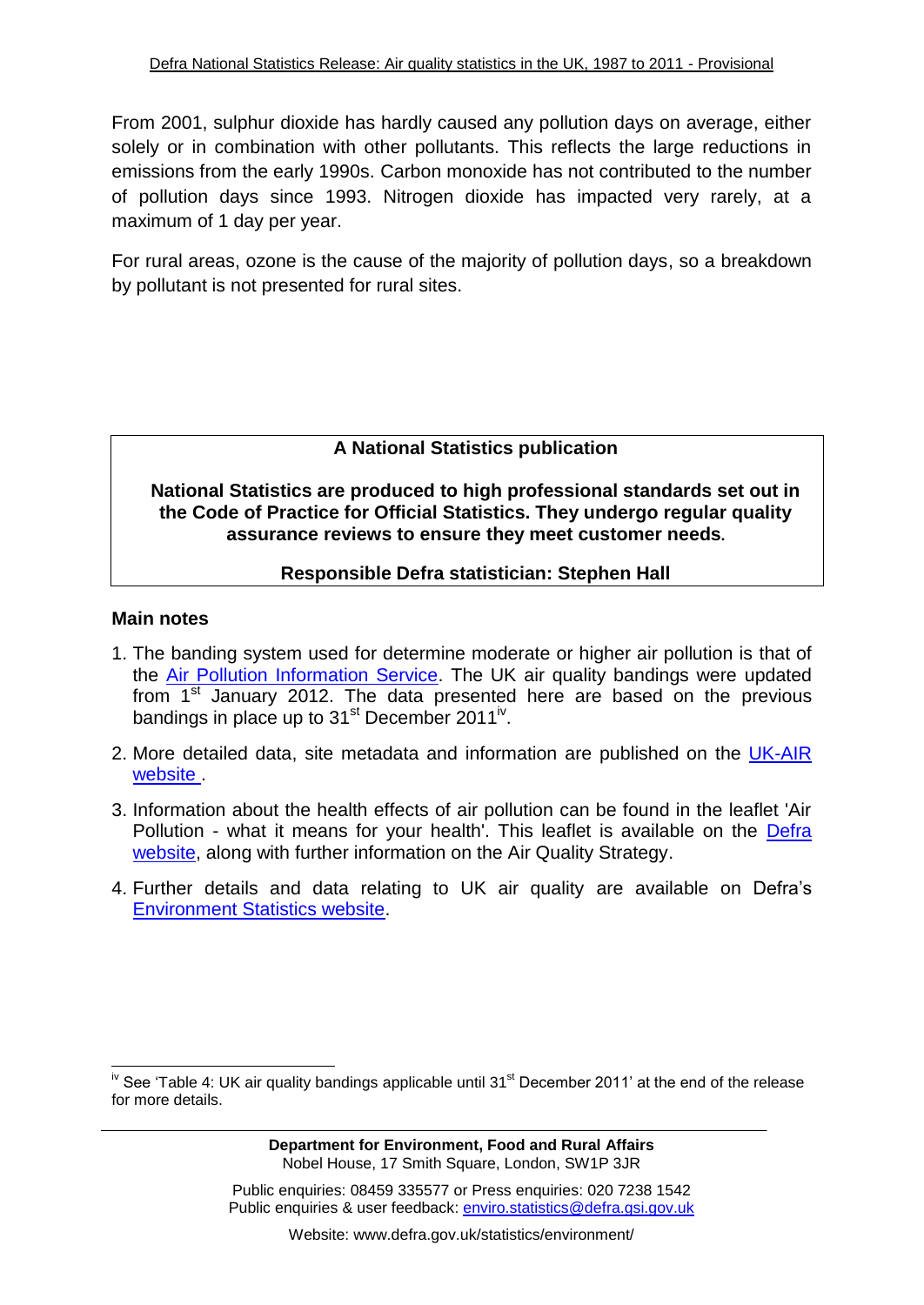| w    | ,,         | $PM_{10}$     | Ozone |            |  |  |
|------|------------|---------------|-------|------------|--|--|
|      | Roadside   | Urban         | Rural | Urban      |  |  |
| Year |            | Background    |       | Background |  |  |
| 1987 | . .        |               | 58    | 38         |  |  |
| 1988 |            |               | 66    | 41         |  |  |
| 1989 |            |               | 70    | 45         |  |  |
| 1990 |            |               | 72    | 46         |  |  |
| 1991 |            |               | 68    | 45         |  |  |
| 1992 |            | 35            | 70    | 42         |  |  |
| 1993 |            | 35            | 68    | 42         |  |  |
| 1994 |            | 32            | 72    | 49         |  |  |
| 1995 |            | 32            | 72    | 49         |  |  |
| 1996 | 36         | 31            | 67    | 46         |  |  |
| 1997 | 39         | 30            | 65    | 46         |  |  |
| 1998 | 33         | 26            | 69    | 49         |  |  |
| 1999 | 32         | 24            | 73    | 56         |  |  |
| 2000 | 31         | 23            | 68    | 53         |  |  |
| 2001 | 28         | 23            | 68    | 52         |  |  |
| 2002 | 28         | 23            | 68    | 53         |  |  |
| 2003 | 31         | 25            | 72    | 60         |  |  |
| 2004 | 27         | 22            | 73    | 57         |  |  |
| 2005 | 28         | 22            | 70    | 57         |  |  |
| 2006 | 30         | 24            | 74    | 61         |  |  |
| 2007 | 25         | 22            | 68    | 57         |  |  |
| 2008 | 23         | 19            | 70    | 60         |  |  |
| 2009 | $22(19)^1$ | 19 $(22)^{1}$ | 69    | 55         |  |  |
| 2010 | $23(22)^1$ | 20            | 67    | 53         |  |  |
| 2011 | 23         | 20            | 68    | 58         |  |  |

#### **Table 1: Annual average levels of PM<sup>10</sup> and Ozone (μg m-3 ), 1987 to 2011 (provisional), UK**

#### **Notes:**

1. Since 2008, upgrade of numerous  $PM_{10}$  monitoring instruments has enabled correction of measurements taken from sites using older equipment, by using the Volatile Correction Model (VCM). These results are shown in parentheses. Non-VCM corrected data for 2008 and 2009 are retained here for the purpose of year-onyear comparison. VCM corrections for 2010 are currently not available.

 $PM<sub>10</sub>$ : annual mean, average across all included sites.

Ozone: annual mean of the daily maximum 8 hour running mean: average across all included sites

.. not available because of insufficient data

Not every site in the automatic monitoring network is included. Sites must also meet certain data capture targets to be used in the index. For both ozone and PM10, from 1987-97 data capture should be more than or equal to 50% of the year and from 1998 onwards it should be more than or equal to 75% of the year. For ozone this applies to both the full year and the summer period in isolation.

Cardiff Centre and Manchester Piccadilly were excluded in 1994 and 2001 respectively, because stone cutting adjacent to sites caused unrepresentative results. Narberth was excluded in 2004 and 2007 due to incorrect measurements. Great Dun Fell was excluded until 2001 due to sample lines being frozen. Reading New Town has been excluded in 2008 due to low data capture for PM10 caused by faulty new measuring instruments.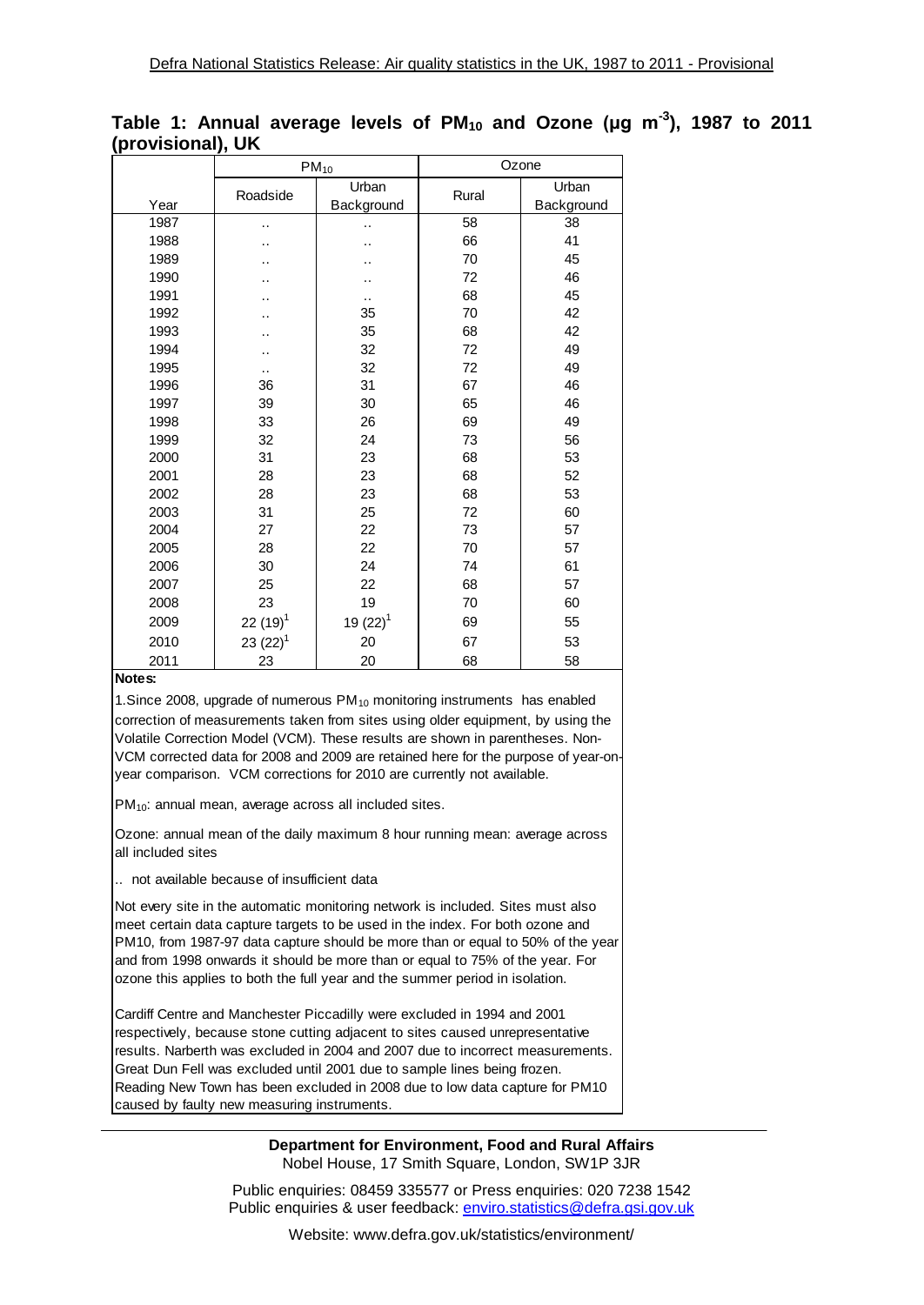| 1 JU 1 | <b>WEDIT (PROVISIONAL), UN</b> |               |
|--------|--------------------------------|---------------|
| Year   | Urban Average                  | Rural Average |
| 1987   |                                | 21.2          |
| 1988   |                                | 32.1          |
| 1989   |                                | 46.2          |
| 1990   |                                | 50.0          |
| 1991   |                                | 46.5          |
| 1992   | 53.8                           | 45.2          |
| 1993   | 59.2                           | 32.8          |
| 1994   | 51.1                           | 44.5          |
| 1995   | 48.3                           | 44.3          |
| 1996   | 48.3                           | 41.5          |
| 1997   | 38.7                           | 42.2          |
| 1998   | 24.6                           | 29.0          |
| 1999   | 32.6                           | 47.8          |
| 2000   | 20.0                           | 27.3          |
| 2001   | 23.4                           | 33.7          |
| 2002   | 19.0                           | 32.3          |
| 2003   | 47.8                           | 64.1          |
| 2004   | 21.7                           | 44.5          |
| 2005   | 21.4                           | 39.5          |
| 2006   | 38.1                           | 54.9          |
| 2007   | 23.4                           | 29.7          |
| 2008   | 26.0                           | 44.8          |
| 2009   | 10.3                           | 32.2          |
| 2010   | 8.4                            | 21.8          |
| 2011   | 17.0                           | 29.6          |

#### **Table 2: Average number of days of moderate or higher air pollution per site, 1987 to 2011 (provisional), UK**

**Notes:**

.. not available because of insufficient data

Not every site in the automatic monitoring network is included. Sites must also meet certain data capture targets to be used in the index. Urban sites are required to monitor  $PM_{10}$  and rural sites are required to monitor ozone. For the required pollutants, 1987-97 data capture should be more than or equal to 50% of the year, and from 1998 onwards it should be more than or equal to 75% of the year. For ozone this applies to both the full year and the summer period in isolation.

Cardiff Centre and Manchester Piccadilly were excluded in 1994 and 2001 respectively, because stone cutting adjacent to sites caused unrepresentative results. Narberth was excluded in 2004 and 2007 due to incorrect measurements. Great Dun Fell was excluded until 2001 due to sample lines being frozen. Reading New Town has been excluded in 2008 due to initial problems with new measuring instruments.

#### **Department for Environment, Food and Rural Affairs** Nobel House, 17 Smith Square, London, SW1P 3JR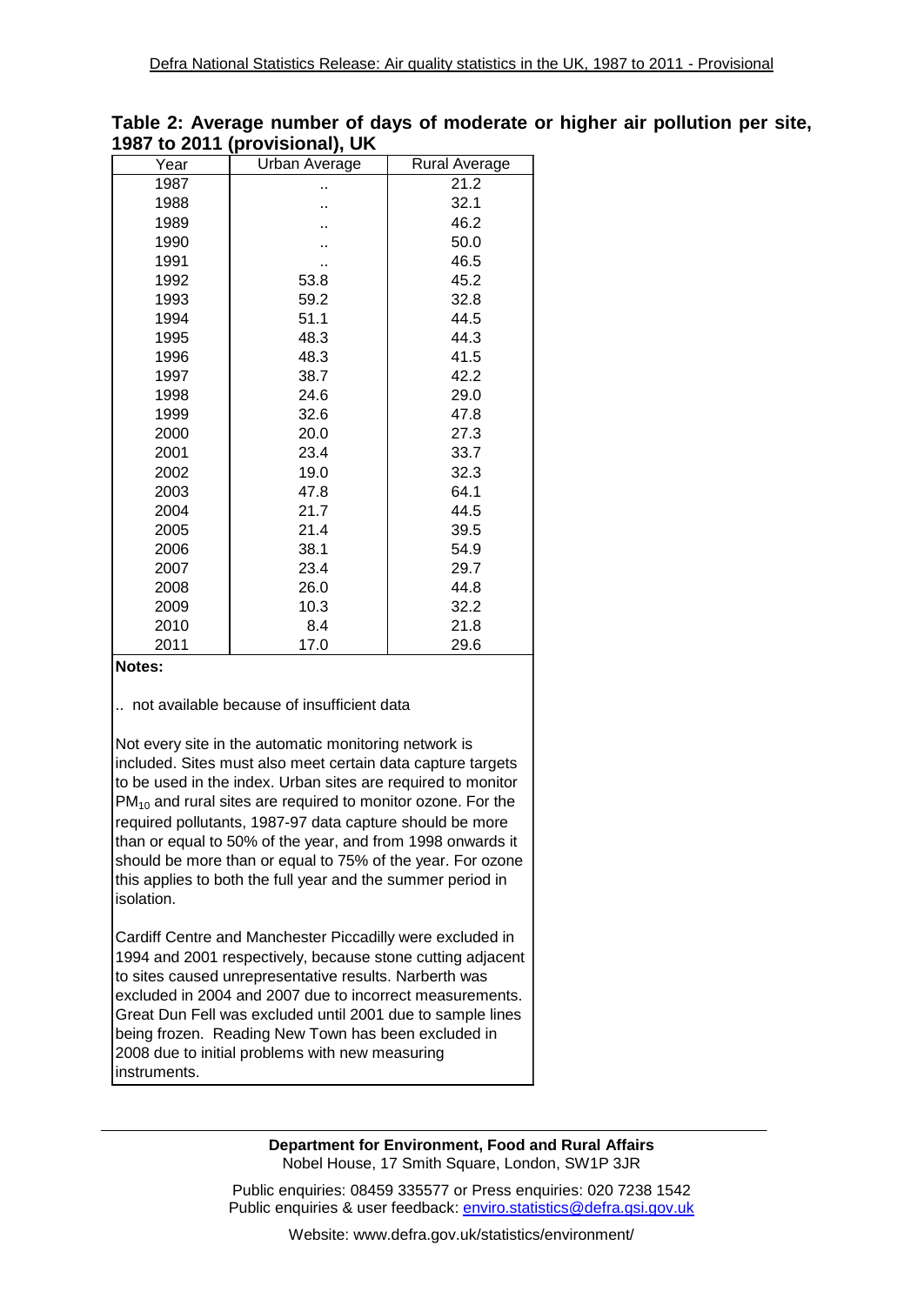| וטאַ געוטופוטיטון דו ט∡ צכנו |       |           |          |                 |              |  |  |  |
|------------------------------|-------|-----------|----------|-----------------|--------------|--|--|--|
| Year                         | Ozone | Nitrongen | Carbon   | Sulpur          | Particulates |  |  |  |
|                              |       | dioxide   | monoxide | dioxide         | $(PM_{10})$  |  |  |  |
| 1992                         | 11    | 1         | 19       |                 | 39           |  |  |  |
| 1993                         | 5     | 0         | 0        | 20              | 43           |  |  |  |
| 1994                         | 13    | 1         | 0        | 12 <sub>2</sub> | 32           |  |  |  |
| 1995                         | 22    | 1         | 0        | 12              | 27           |  |  |  |
| 1996                         | 17    | 0         | 0        | 6               | 30           |  |  |  |
| 1997                         | 16    | 1         | 0        | 3               | 22           |  |  |  |
| 1998                         | 10    | 0         | 0        | 3               | 13           |  |  |  |
| 1999                         | 23    | 0         | 0        | 1               | 10           |  |  |  |
| 2000                         | 12    | 0         | 0        | 1               | 7            |  |  |  |
| 2001                         | 14    | 0         | 0        | 0               | 10           |  |  |  |
| 2002                         | 12    | 0         | 0        | 0               | 7            |  |  |  |
| 2003                         | 33    | 0         | 0        | 0               | 18           |  |  |  |
| 2004                         | 17    | 0         | 0        | 1               | 4            |  |  |  |
| 2005                         | 15    | 1         | 0        | 0               | 6            |  |  |  |
| 2006                         | 29    | 0         | 0        | 0               | 9            |  |  |  |
| 2007                         | 15    | 0         | 0        | 0               | 9            |  |  |  |
| 2008                         | 19    | 1         | 0        | 0               | 7            |  |  |  |
| 2009                         | 6     | 0         | 0        | 0               | 4            |  |  |  |
| 2010                         | 4     | 1         | 0        | 0               | 3            |  |  |  |
| 2011                         | 9     | 0         | 0        | 1               | 9            |  |  |  |

**Table 3: Average number of days of moderate or higher air pollution at urban sites caused by the each of the basket of 5 pollutants, 1992 to 2011 (provisional), UK**

#### **Notes:**

Not every site in the automatic monitoring network is included. Sites must also meet certain data capture targets to be used in the index. Urban sites are required to monitor  $PM_{10}$  and rural sites are required to monitor ozone. For the required pollutants, 1987-97 data capture should be more than or equal to 50% of the year, and from 1998 onwards it should be more than or equal to 75% of the year. For ozone this applies to both the full year and the summer period in isolation.

Cardiff Centre and Manchester Piccadilly were excluded in 1994 and 2001 respectively, because stone cutting adjacent to sites caused unrepresentative results. Narberth was excluded in 2004 and 2007 due to incorrect measurements. Great Dun Fell was excluded until 2001 due to sample lines being frozen. Reading New Town has been excluded in 2008 due to initial problems with new measuring instruments.

> **Department for Environment, Food and Rural Affairs** Nobel House, 17 Smith Square, London, SW1P 3JR